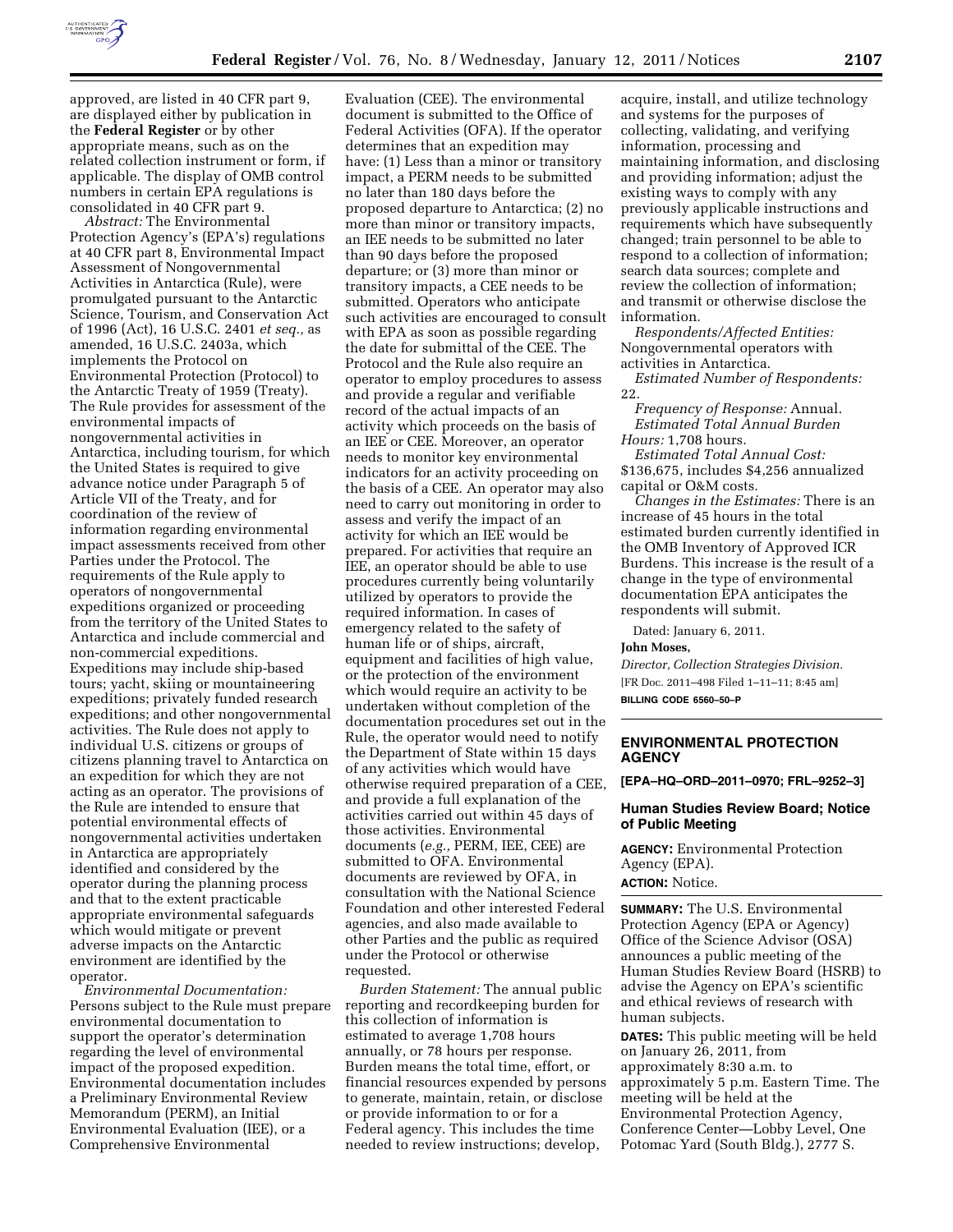Crystal Drive, Arlington, VA 22202. Seating at the meeting will be on a firstcome basis. To request accommodation of a disability, please contact the persons listed under **FOR FURTHER INFORMATION CONTACT** at least 10 business days prior to the meeting to allow EPA adequate time to process your request.

*Procedures for Providing Public Input:*  Interested members of the public may submit relevant written or oral comments for the HSRB to consider during the advisory process. Additional information concerning submission of relevant written or oral comments is provided in section I. "Public Meeting," under subsection D. ''How may I participate in this meeting?'' of this notice.

**ADDRESSES:** Submit your written comments, identified by Docket ID No. EPA–HQ–ORD–2011–0970, by one of the following methods:

*Internet: [http://www.regulations.gov:](http://www.regulations.gov)*  Follow the on-line instructions for submitting comments.

*E-mail: [ord.docket@epa.gov.](mailto:ord.docket@epa.gov) Mail:* Environmental Protection Agency, EPA Docket Center (EPA/DC), ORD Docket, Mailcode: 28221T, 1200 Pennsylvania Avenue, NW., Washington, DC 20460.

*Hand Delivery:* The EPA/DC Public Reading Room is located in the EPA Headquarters Library, Room Number 3334 in the EPA West Building, located at 1301 Constitution Avenue, NW., Washington, DC 20460. The hours of operation are 8:30 a.m. to 4:30 p.m. Eastern Time, Monday through Friday, excluding Federal holidays. Please call (202) 566–1744 or e-mail the ORD Docket at *[ord.docket@epa.gov](mailto:ord.docket@epa.gov)* for instructions. Updates to Public Reading Room access are available on the Web site (*[http://www.epa.gov/epahome/](http://www.epa.gov/epahome/dockets.htm) [dockets.htm](http://www.epa.gov/epahome/dockets.htm)*).

*Instructions:* Direct your comments to Docket ID No. EPA–HQ–ORD–2011– 0970. EPA's policy is that all comments received will be included in the public docket without change and may be made available online at *[http://](http://www.regulations.gov)  [www.regulations.gov,](http://www.regulations.gov)* including any personal information provided, unless the comment includes information claimed to be Confidential Business Information (CBI) or other information the disclosure of which is restricted by statute. Do not submit information that you consider to be CBI or otherwise protected through *[http://](http://www.regulations.gov)  [www.regulations.gov](http://www.regulations.gov)* or e-mail. The *<http://www.regulations.gov>* Web site is an ''anonymous access'' system, which means EPA will not know your identity or contact information unless you

provide it in the body of your comment. If you send an e-mail comment directly to EPA without going through *[http://](http://www.regulations.gov) [www.regulations.gov,](http://www.regulations.gov)* your e-mail address will be automatically captured and included as part of the comment that is placed in the public docket and made available on the Internet. If you submit an electronic comment, EPA recommends that you include your name and other contact information in the body of your comment and with any disk or CD–ROM you submit. If EPA cannot read your comment due to technical difficulties and cannot contact you for clarification, EPA may not be able to consider your comment. Electronic files should avoid the use of special characters, any form of encryption, and be free of any defects or viruses.

**FOR FURTHER INFORMATION CONTACT:** Any member of the public who wishes to receive further information should contact Jim Downing at *telephone number:* (202) 564–2468; *fax:* (202) 564– 2070; *e-mail address: [downing.jim@epa.gov,](mailto:downing.jim@epa.gov)* or Lu-Ann Kleibacker at *telephone number:* (202)

564–7189; *fax:* 202–564–2070; *e-mail address: [kleibacker.lu-ann@epa.gov;](mailto:kleibacker.lu-ann@epa.gov)*  mailing address: Environmental Protection Agency, Office of the Science Advisor (8105R), 1200 Pennsylvania Avenue, NW., Washington, DC 20460. General information concerning the EPA HSRB can be found on the EPA Web site at *[http://www.epa.gov/osa/hsrb/.](http://www.epa.gov/osa/hsrb/)* 

# **SUPPLEMENTARY INFORMATION:**

### **I. Public Meeting**

#### *A. Does this action apply to me?*

This action is directed to the public in general. This action may, however, be of particular interest to persons who conduct or assess human studies, especially studies on substances regulated by EPA, or to persons who are, or may be required to conduct testing of chemical substances under the Federal Food, Drug, and Cosmetic Act (FFDCA) or the Federal Insecticide, Fungicide, and Rodenticide Act (FIFRA). Since other entities may also be interested, the Agency has not attempted to describe all the specific entities that may be affected by this action. If you have any questions regarding the applicability of this action to a particular entity, consult Jim Downing or Lu-Ann Kleibacker listed under **FOR FURTHER INFORMATION CONTACT**.

*B. How can I access electronic copies of this document and other related information?* 

In addition to using regulations.gov, you may access this **Federal Register** 

document electronically through the EPA Internet under the ''**Federal Register**'' listings at *[http://www.epa.gov/](http://www.epa.gov/fedrgstr/) [fedrgstr/.](http://www.epa.gov/fedrgstr/)* 

*Docket:* All documents in the docket are listed in the *[http://](http://www.regulations.gov) [www.regulations.gov](http://www.regulations.gov) index.* Although listed in the index, some information is not publicly available, *e.g.,* CBI or other information whose disclosure is restricted by statute. Certain other material, such as copyrighted material, will be publicly available only in hard copy. Publicly available docket materials are available either electronically in *[http://](http://www.regulations.gov) [www.regulations.gov](http://www.regulations.gov)* or in hard copy at the ORD Docket, EPA/DC, Public Reading Room. The EPA/DC Public Reading Room is located in the EPA Headquarters Library, Room Number 3334 in the EPA West Building, located at 1301 Constitution Avenue NW., Washington, DC 20460. The hours of operation are 8:30 am to 4:30 p.m. EST, Monday through Friday, excluding Federal holidays. Please call (202) 566– 1744 or e-mail the ORD Docket at *[ord.docket@epa.gov](mailto:ord.docket@epa.gov)* for instructions. Updates to Public Reading Room access are available on the Web site (*[http://](http://www.epa.gov/epahome/dockets.htm) [www.epa.gov/epahome/dockets.htm](http://www.epa.gov/epahome/dockets.htm)*). EPA's position paper(s), charge/ questions to the HSRB, and the meeting agenda will be available by mid January 2011. In addition, the Agency may provide additional background documents as the materials become available. You may obtain electronic copies of these documents, and certain other related documents that might be available electronically, from the regulations.gov Web site and the EPA HSRB Web site at *[http://www.epa.gov/](http://www.epa.gov/osa/hsrb/)  [osa/hsrb/.](http://www.epa.gov/osa/hsrb/)* For questions on document availability, or if you do not have access to the Internet, consult either Jim Downing or Lu-Ann Kleibacker listed under **FOR FURTHER INFORMATION CONTACT.** 

*C. What should I consider as I prepare my comments for EPA?* 

You may find the following suggestions helpful for preparing your comments:

1. Explain your views as clearly as possible.

2. Describe any assumptions that you used.

3. Provide copies of any technical information and/or data that you used to support your views.

4. Provide specific examples to illustrate your concerns and suggest alternatives.

5. To ensure proper receipt by EPA, be sure to identify the docket ID number assigned to this action in the subject